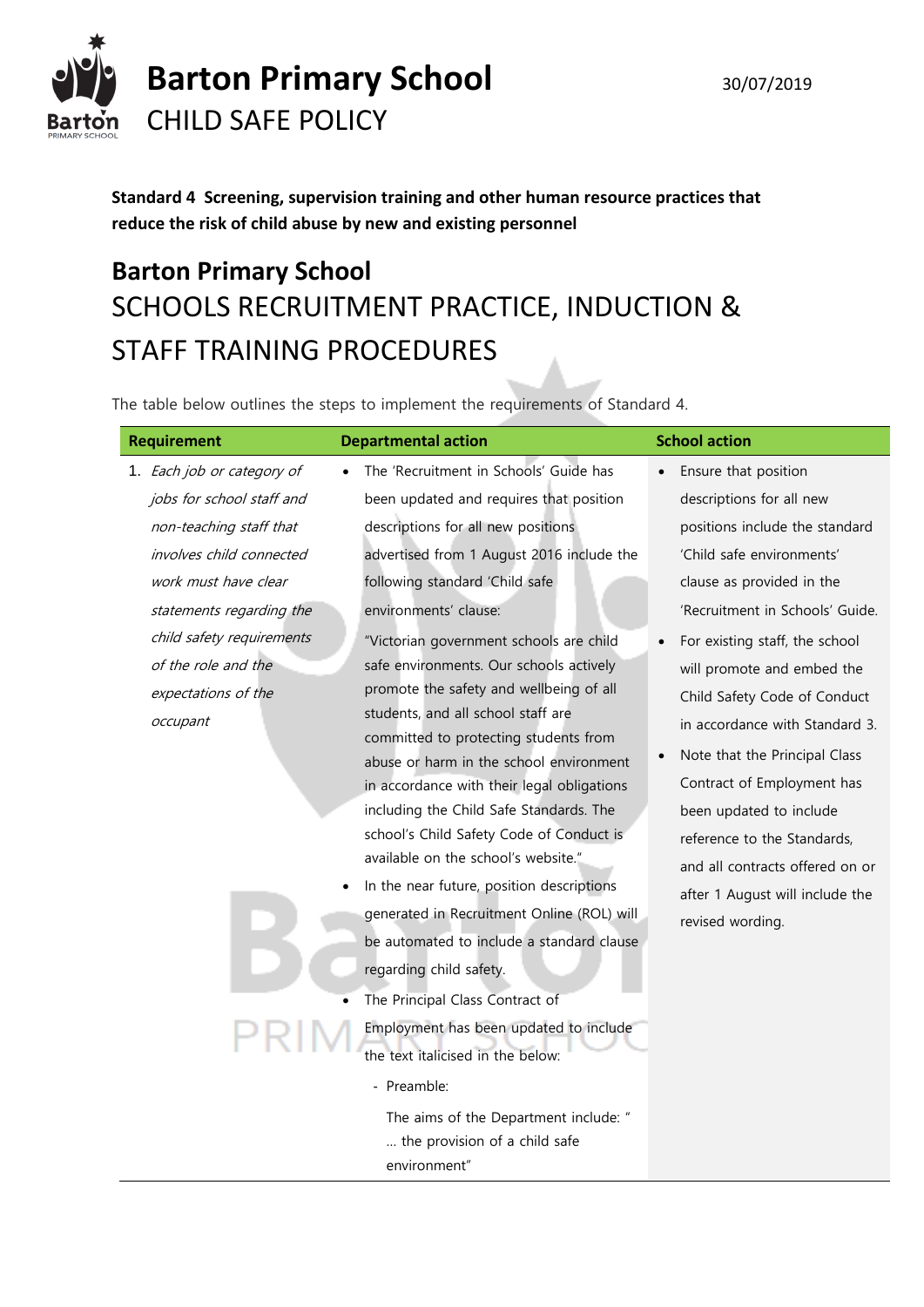

the information about a

| <b>Requirement</b>                                                                                                                                                                                                                   | <b>Departmental action</b>                                                                                                                                                                                                                                           | <b>School action</b>                                                            |
|--------------------------------------------------------------------------------------------------------------------------------------------------------------------------------------------------------------------------------------|----------------------------------------------------------------------------------------------------------------------------------------------------------------------------------------------------------------------------------------------------------------------|---------------------------------------------------------------------------------|
|                                                                                                                                                                                                                                      | - Schedule B - Accountabilities of a<br>principal - Student Support:                                                                                                                                                                                                 |                                                                                 |
|                                                                                                                                                                                                                                      | "Pt 2) Plan, implement and monitor<br>arrangements to ensure the care,<br>safety, security and general well-being<br>of all students in attendance at the<br>school including compliance with the<br>Child Safe Standards "<br>This will apply for future contracts. |                                                                                 |
| $2.$ All<br>applicants for jobs<br>(either teaching or non-<br>teaching) that involve child<br>connected work for the<br>school must be informed<br>about the school's child<br>safety practices (including<br>the code of conduct). | As above                                                                                                                                                                                                                                                             | As above                                                                        |
| 3. In accordance with any                                                                                                                                                                                                            | The 'Recruitment in Schools' Guide has                                                                                                                                                                                                                               | Principals implement practices                                                  |
| applicable legal                                                                                                                                                                                                                     | been updated to include that, the                                                                                                                                                                                                                                    | to ensure that they are                                                         |
| requirement or school                                                                                                                                                                                                                | Principal, prior to an external applicant                                                                                                                                                                                                                            | satisfied an external applicant                                                 |
| policy, the school must                                                                                                                                                                                                              | person commencing employment, must be                                                                                                                                                                                                                                | meets the Child Safe Standards                                                  |
| make reasonable efforts to                                                                                                                                                                                                           | satisfied that the person:                                                                                                                                                                                                                                           | prior to the applicant's                                                        |
| gather, verify and record<br>the following information                                                                                                                                                                               | "meets the Child Safe Standards."<br>This can be found here:                                                                                                                                                                                                         | employment including:<br>Working with Children Check<br>a)                      |
| about a person whom it                                                                                                                                                                                                               | http://www.education.vic.gov.au/about/                                                                                                                                                                                                                               | status, or similar check;<br>proof of personal identity and<br>b)               |
| proposes to engage                                                                                                                                                                                                                   | programs/health/protect/Pages/                                                                                                                                                                                                                                       | any professional or other qualifications;<br>the person's history of work<br>c) |
| 4. The school need not                                                                                                                                                                                                               | childsafestandards.aspx                                                                                                                                                                                                                                              | involving children; and<br>references that address the<br>d)                    |
| comply with the<br>requirements in step (3)                                                                                                                                                                                          | KY SC.                                                                                                                                                                                                                                                               | person's suitability for the job and<br>working with children.                  |
| above if it has already                                                                                                                                                                                                              |                                                                                                                                                                                                                                                                      |                                                                                 |
| made reasonable efforts to                                                                                                                                                                                                           |                                                                                                                                                                                                                                                                      |                                                                                 |
| gather, verify and record                                                                                                                                                                                                            |                                                                                                                                                                                                                                                                      |                                                                                 |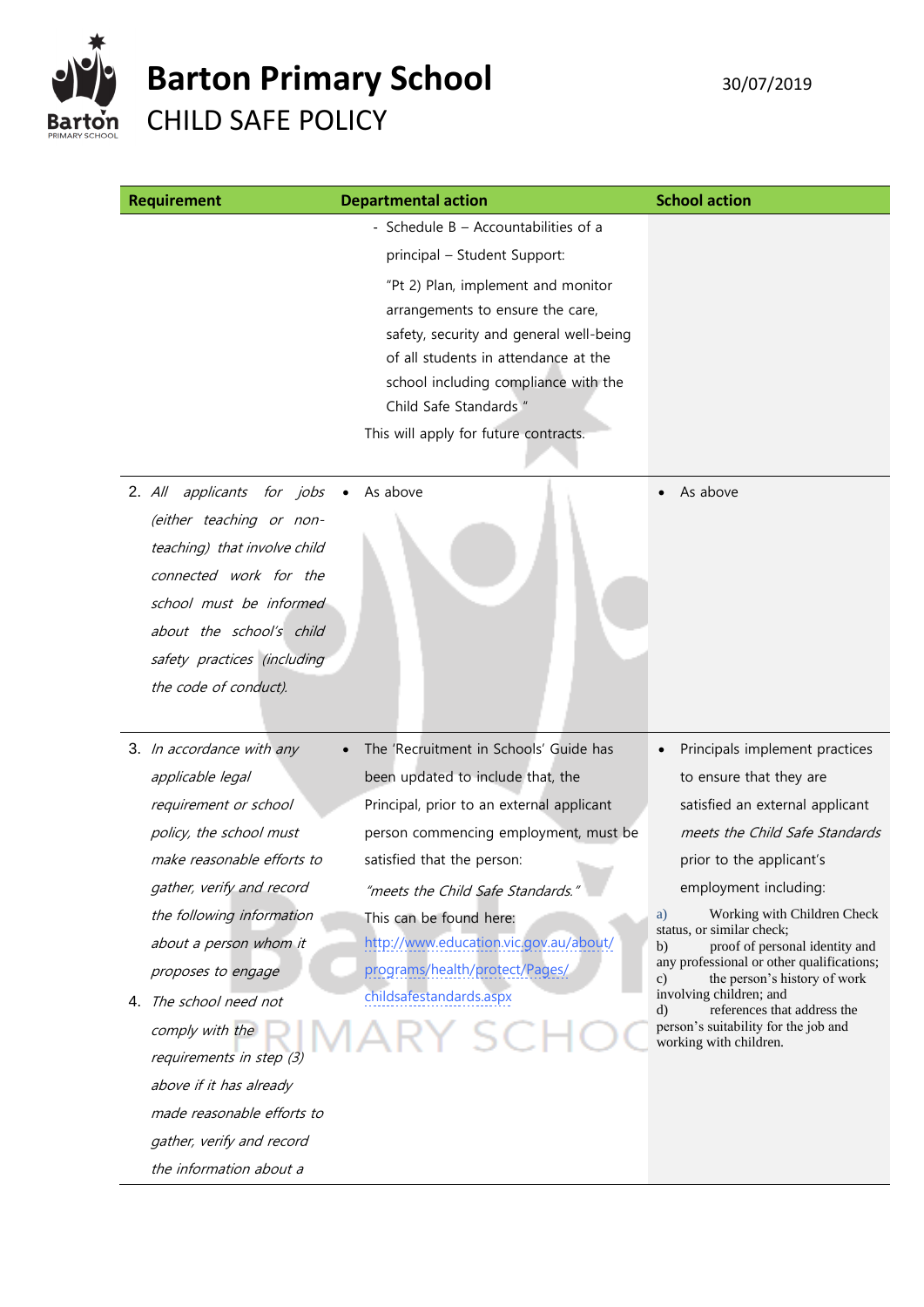

|    | <b>Requirement</b>                                                                                                                                                                                                    | <b>Departmental action</b>                                                                                                                                                                                                                                                          | <b>School action</b>                                                                                                                                                                  |
|----|-----------------------------------------------------------------------------------------------------------------------------------------------------------------------------------------------------------------------|-------------------------------------------------------------------------------------------------------------------------------------------------------------------------------------------------------------------------------------------------------------------------------------|---------------------------------------------------------------------------------------------------------------------------------------------------------------------------------------|
|    | particular individual within<br>the previous 12 months                                                                                                                                                                |                                                                                                                                                                                                                                                                                     |                                                                                                                                                                                       |
| 5. | The school must ensure<br>that appropriate<br>supervision or support<br>arrangements are in place<br>in relation to induction<br>and continuing suitability<br>for child connected work                               | Advice on alignment of/ changes to<br>$\bullet$<br>Induction will be developed in 2016.<br>Advice on alignment of/ changes to<br>$\bullet$<br>Performance and Development will be<br>developed in 2016, with changes to be<br>ongoing for the Performance and<br>Development cycle. | Note that further advice on<br>requirements related to<br>Induction and Performance<br>and Development will be<br>developed in 2016 to ensure<br>schools fully meet this<br>Standard. |
| 6. | The school must<br>implement practices that<br>enable the school<br>governing authority to be<br>satisfied that people<br>engaged in child-<br>connected work perform<br>appropriately in relation to<br>child safety | As above.                                                                                                                                                                                                                                                                           | School Councils to oversee and<br>review Standard 4 as part of<br>the school's Action Plan<br>[Standard 1] and School Child<br>Safe Environments policy<br>[Standard 2]               |

#### **RESOURCES AND REFERENCES**

- Commission for Children and Young People (2015) *A Guide For Creating A Child Safe Organisation*, Version 2.0.
- Department of Education and Training (2016) *Recruitment in Schools*
- Department of Education and Training (2016) *Suitability for Employment*
- Victorian Government, Education & Reform Act 2006, Gazette No. S2, January 2016, *Child Safe Standards – Managing the Risk of Child Abuse in Schools*, Ministerial Order No. 870.
- Victorian Registration and Qualifications Authority (2016) *Child Safety Standard 4: Staff Selection Checklist*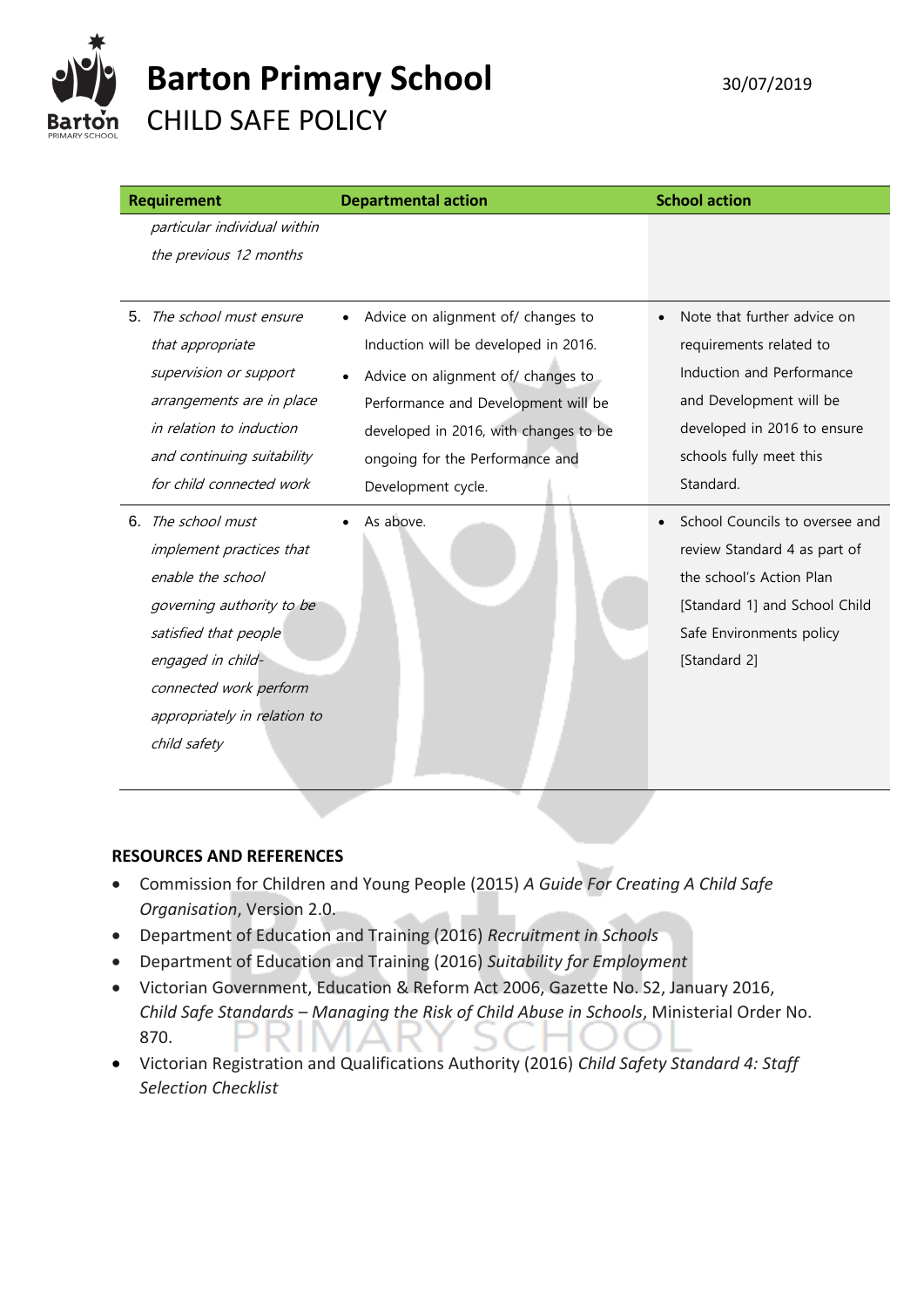

### **Barton Primary School**

NCHRC & WWCC Policy

#### **RATIONALE**

National Criminal History Records Checks (NCHRC) and Working with Children Cards (WWC) assist in ensuring a safe environment for our students and are critical to maintaining high standards of professional and personal conduct.

Any person whose duties usually involve or are likely to involve work in a school (paid or unpaid) is considered to be engaged in 'child-related work' and must be compliant with the Working with Children Act.

#### **AIMS**

- To ensure that all employees, and volunteers involved in activities with student contact are responsible and of sound character and comply with the requirement of the Working Children Act and the Child Safe Standards.
- To ensure that the school, in its employment and personnel practices, complies with the Child Safe Standards and Ministerial Order no 870.
- To ensure that staff induction, education and training programs are a vital part of our commitment to safeguarding children and young people from abuse and neglect.

#### **IMPLEMENTATION**

- In order to maintain high levels of safety for all students and a commitment to maintaining high standards of professional conduct, it is a Department of Education and Training requirement that all new employees, including those applying for transfer or promotion, hold a current satisfactory NCHRC.
- School Council requires that volunteers and visitors who participate in programs that have potentially higher levels of student contact than normal must hold a valid Working with Children card. Working with Children cards are free for volunteers and can be used in other circumstances outside of school.

Specifically, a WWC will be required for all volunteers involved in:

- o Camps
- o Sleep-overs
- o Any activities in which a volunteer's own child is not involved
- o Any situation in which a volunteer may have unsupervised contact with a child
- o Swimming program teachers and assistants
- o Permanent sports coaches
- o Any other programs that have potentially higher levels of student contact than normal, as determined by the Principal.
- To be a volunteer at a school, a valid Working with Children Card provided by the Department of Justice is required. This card is: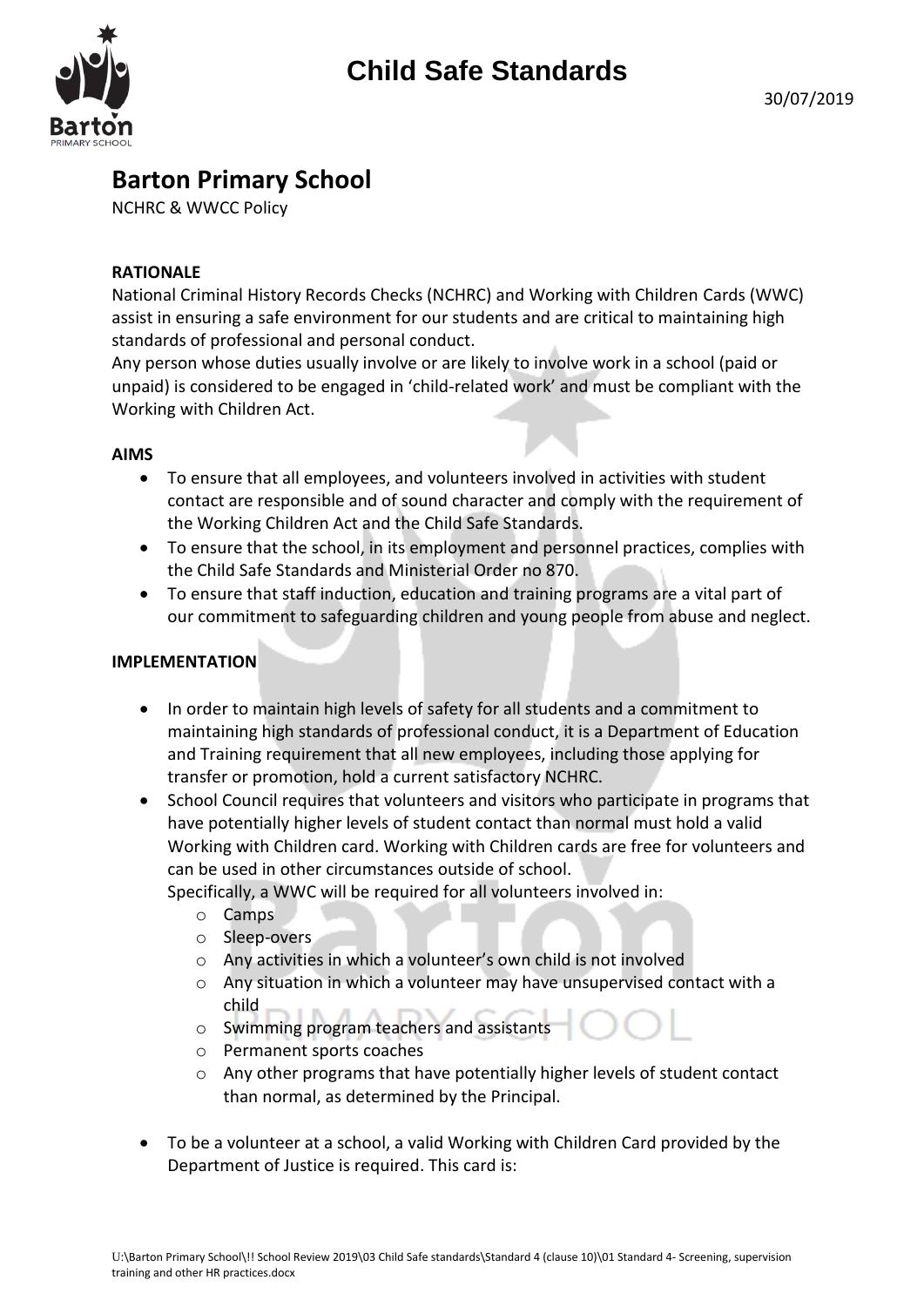## **Child Safe Standards**

- o valid for 5 years
- o transferable between volunteer organisations
- o free of charge for volunteers, but cannot be used for paid employment.
- WWC Checks for paid employment can be used to show suitability for volunteer work.
- Teachers holding current full registration with the VIT are exempt from requiring a Working with Children card.
- Those teachers who hold full registration with the Victorian Institute of Teaching with a current NCHRC do not require a new check to be completed upon appointment.
- Any person registered with VIT seeking contract or casual employment must provide a copy of a current registration before commencing.
- Newly employed teachers will be required to organise a NCHRC through the Victorian Institute of Teaching.
- Upon renewal of registration with the VIT, teachers may require a new NCHRC.
- All School Council employees are required to have a WWC, the cost of which will be responsibility of the individual.
- A volunteer can commence work in a school when they provide a receipt as proof they have applied for a WWC Check with the Department of Justice.
- In general, parent volunteers whose own children are involved in a particular activity, do not need a WWC card or NCHRC although it is highly recommended.
- Contractors who work at the school on a scheduled basis within school hours must hold a current Working with Children Card.
- This policy will be published regularly for the information of the community.
- Barton Primary School will make two copies of the WWC Card. An electronic form will be kept in the Administration files. A hard copy will be kept in the WWC Card folder.

#### **EVALUATION**

This policy will be reviewed every two years as part of the school's three-year review cycle.

#### **REFERENCES**

Volunteer checks

http://www.education.vic.gov.au/school/principals/spag/community/Pages/volunteers.asp x

Suitability for Employment Checks http://www.education.vic.gov.au/hrweb/employcond/Pages/crimcheck.aspx Suitability for Employment Policy (PDF - 322Kb) Circular S053-2011 Working with Children (WWC) Check – Renewal Process https://edugate.eduweb.vic.gov.au/newsevents/schoolbull/Pages/S053-2011.aspx Circular S377-2007 Working with Children Checks - requirements for Specialist Technicians http://www.education.vic.gov.au/hrweb/Documents/S377-2007\_wwcccards-clr.doc